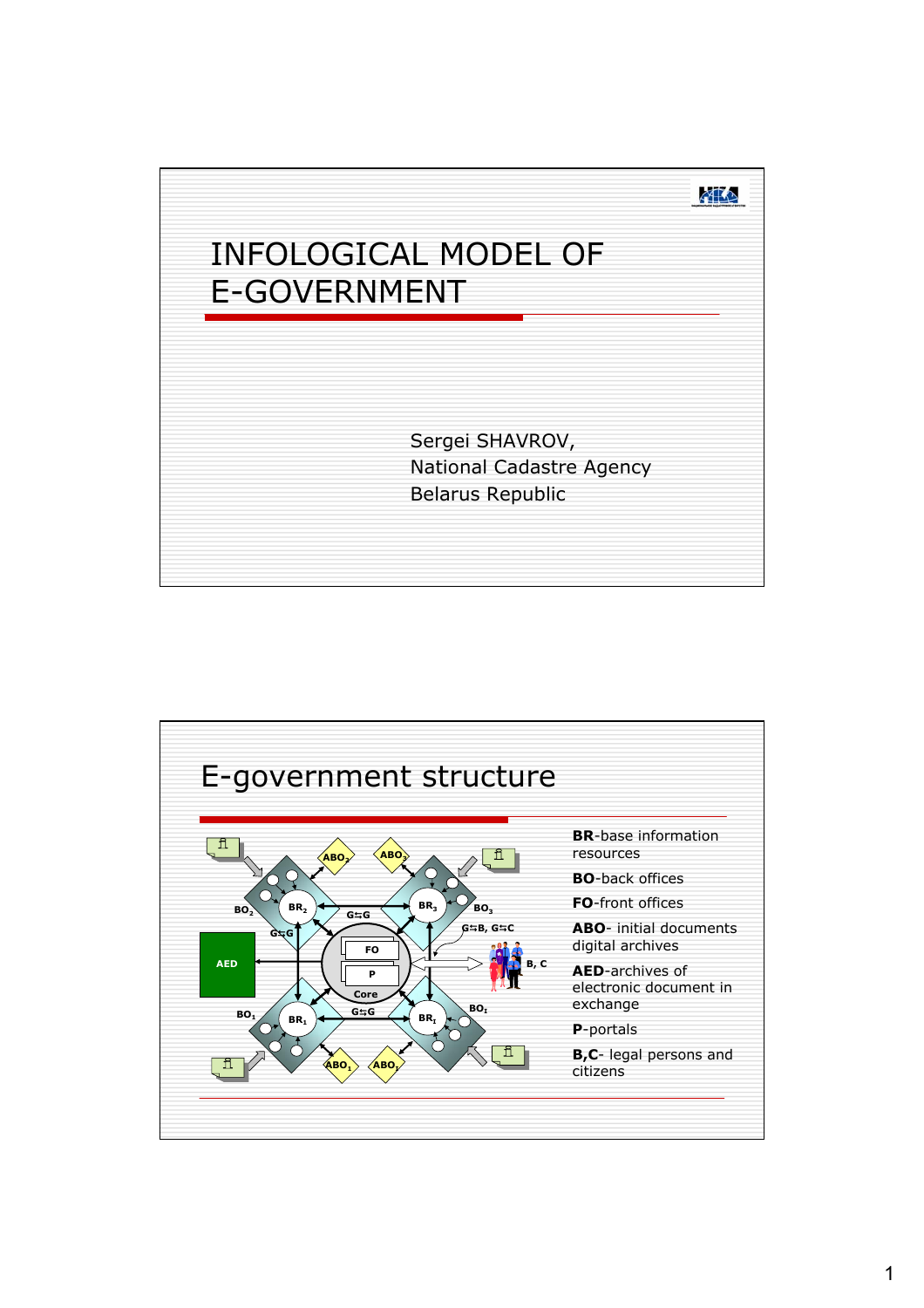

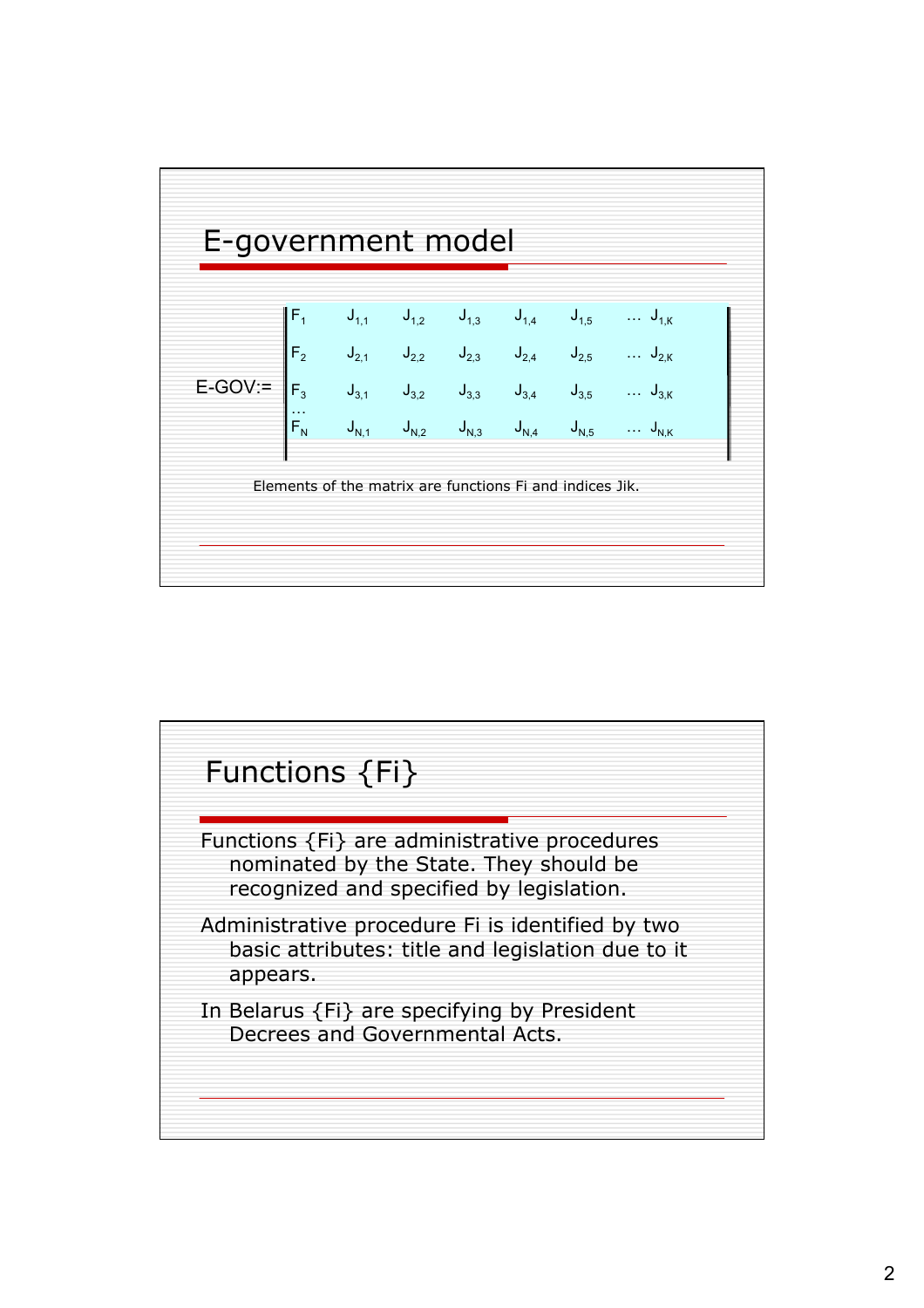

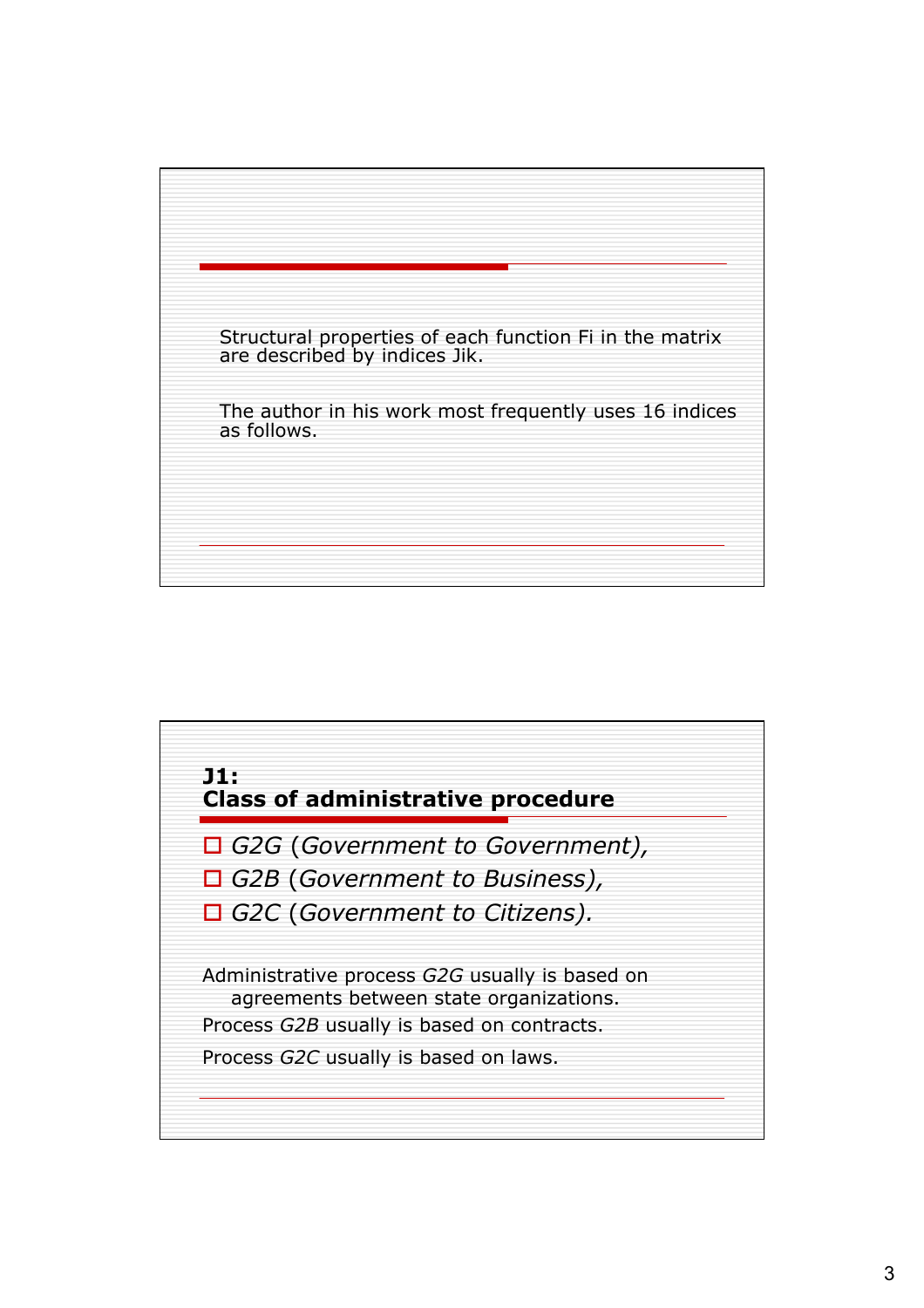

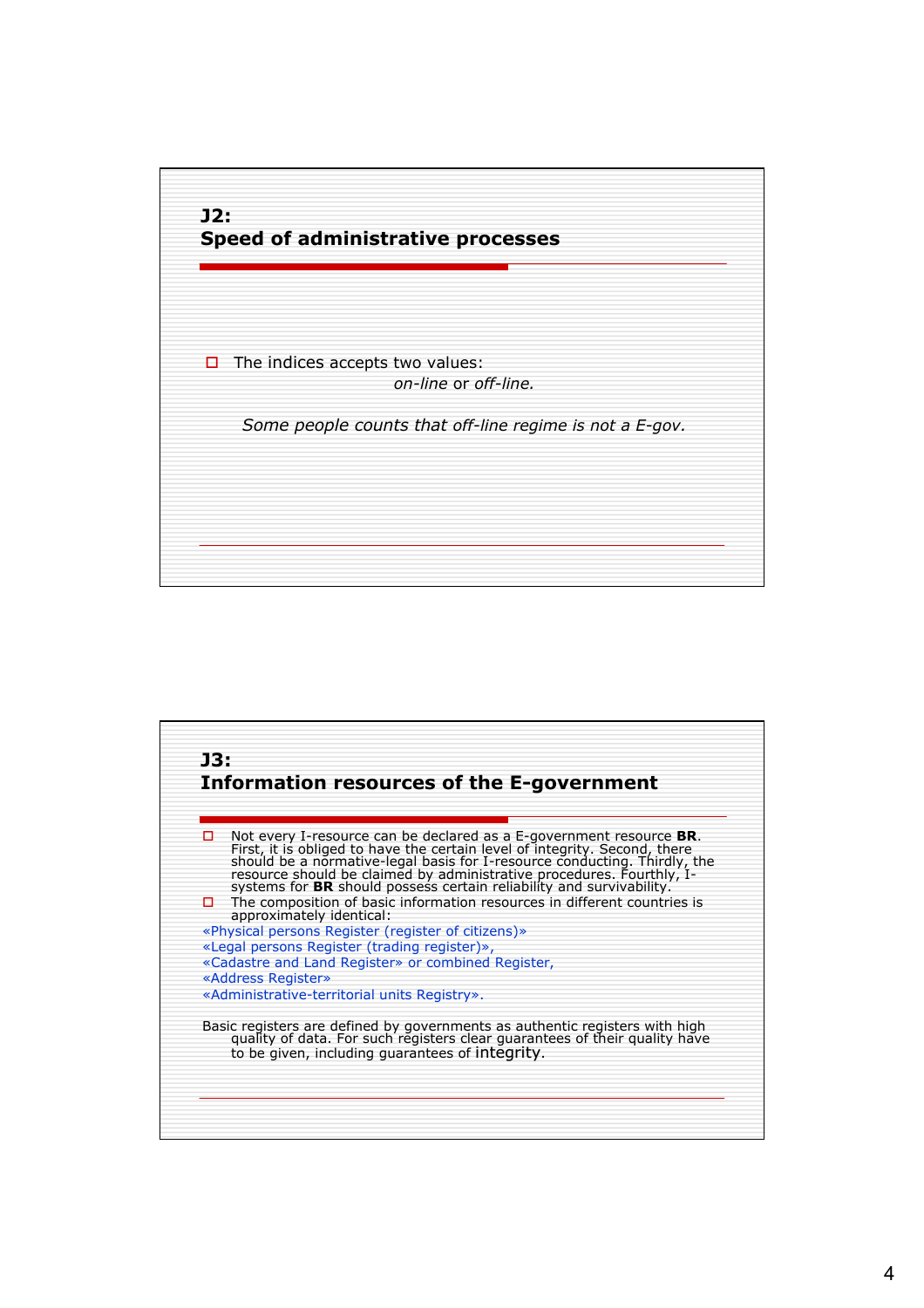

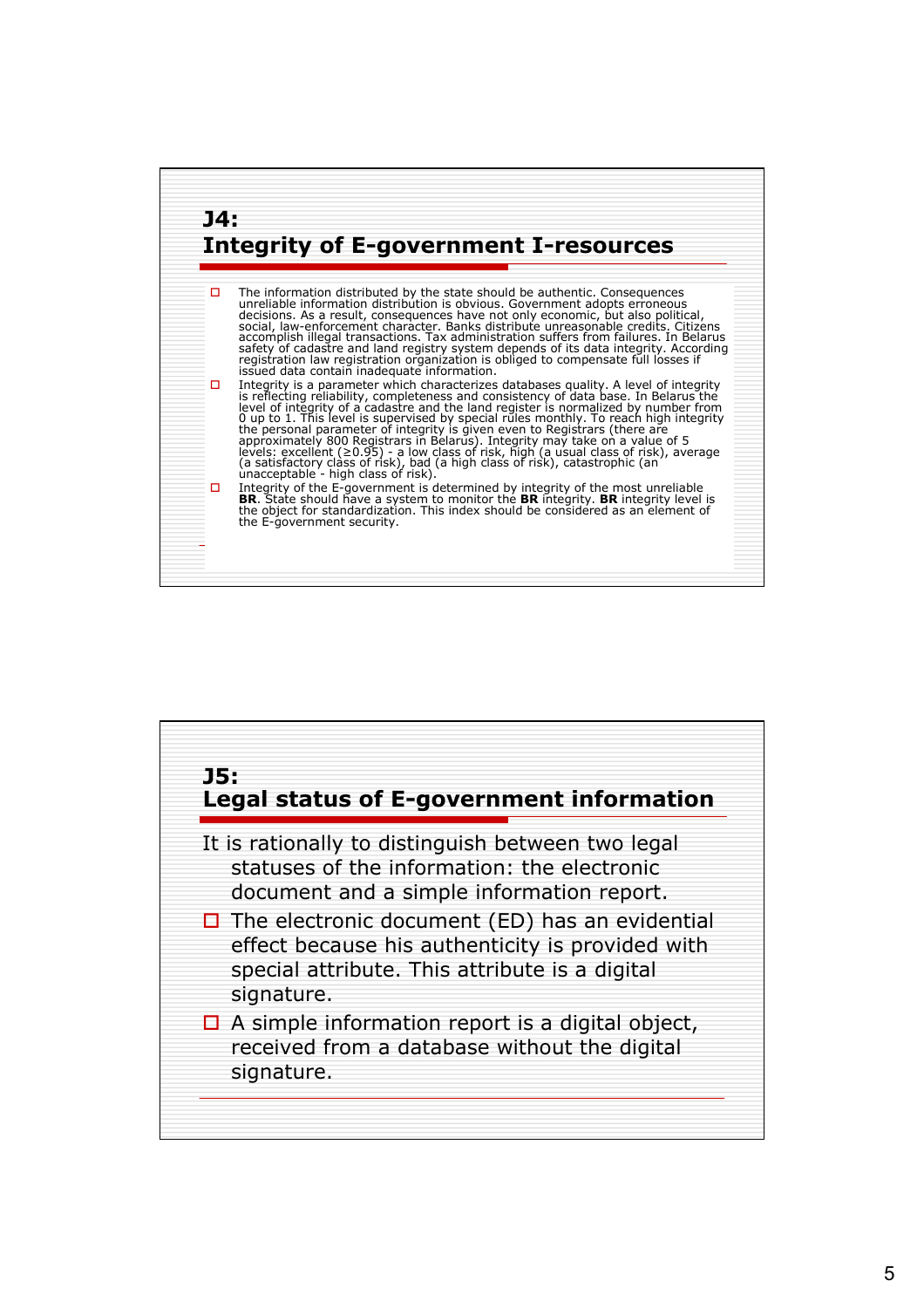

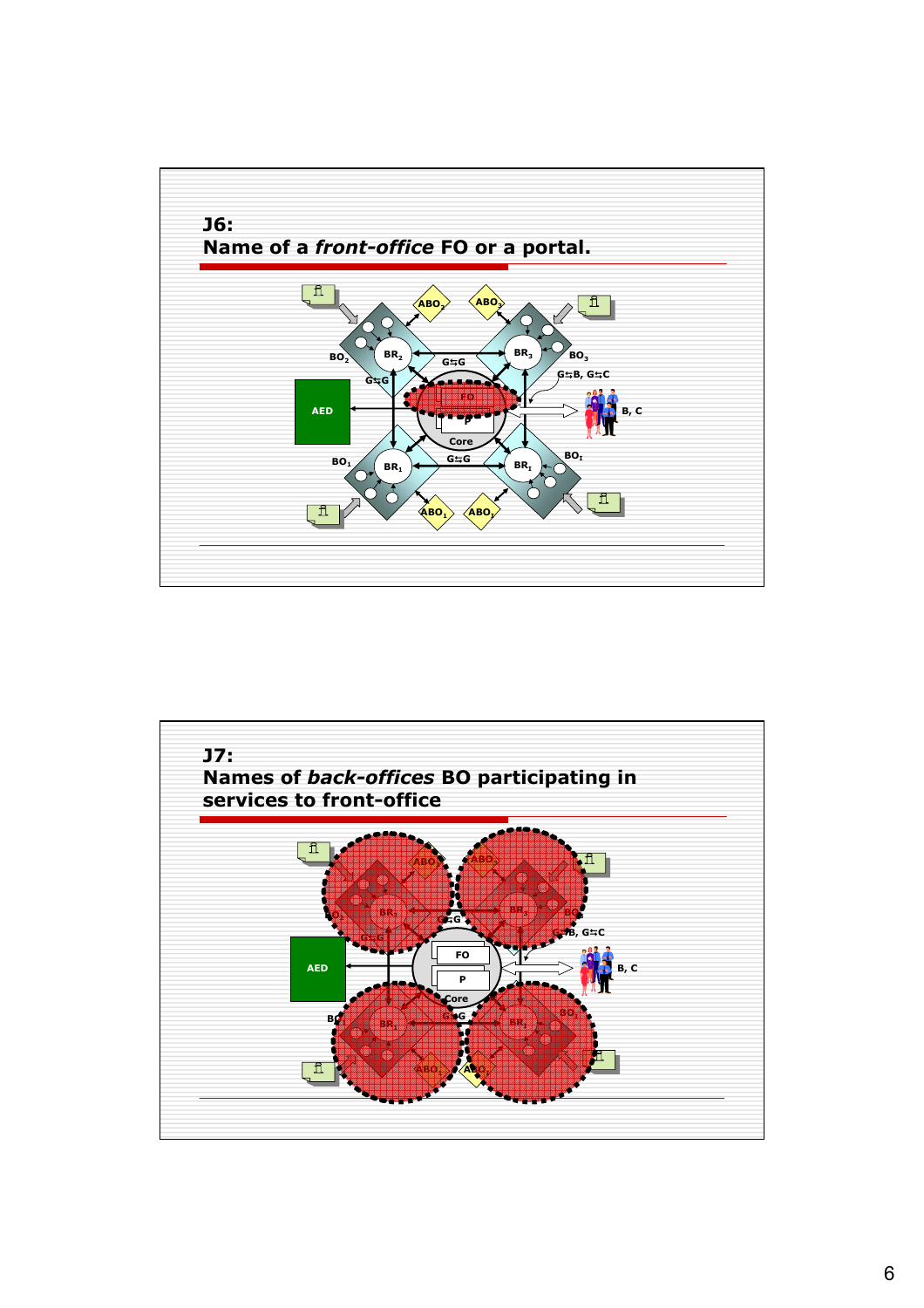

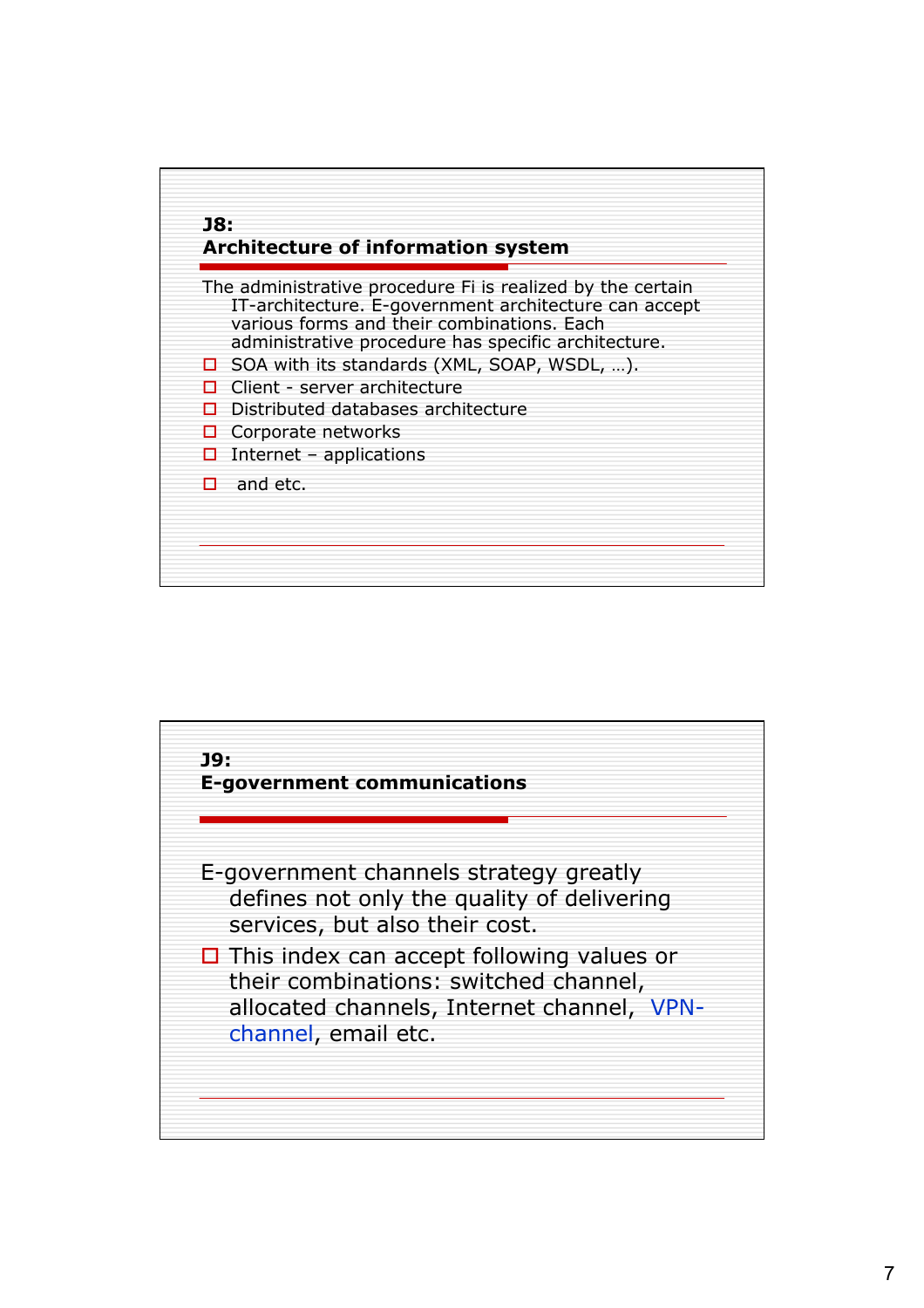

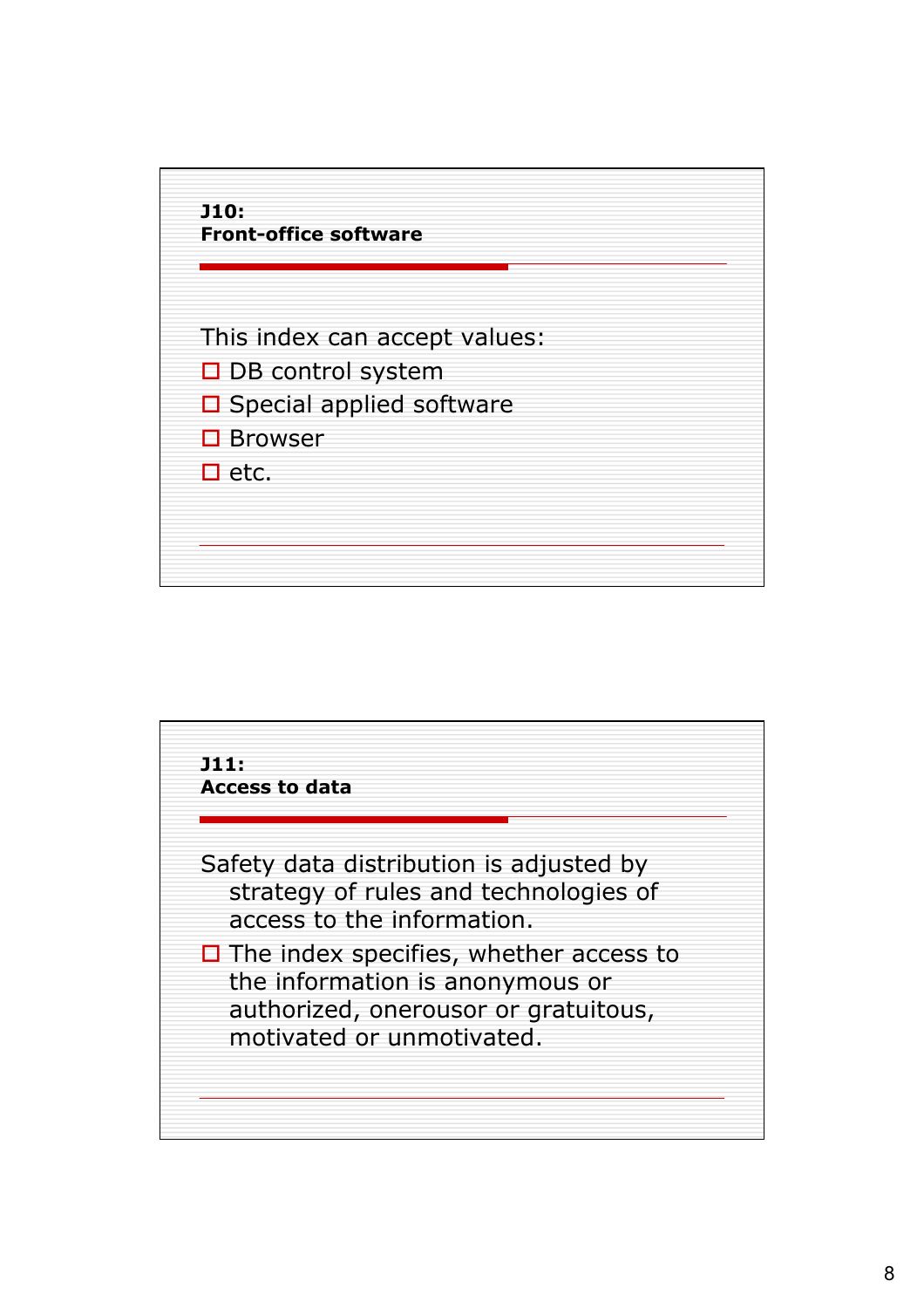

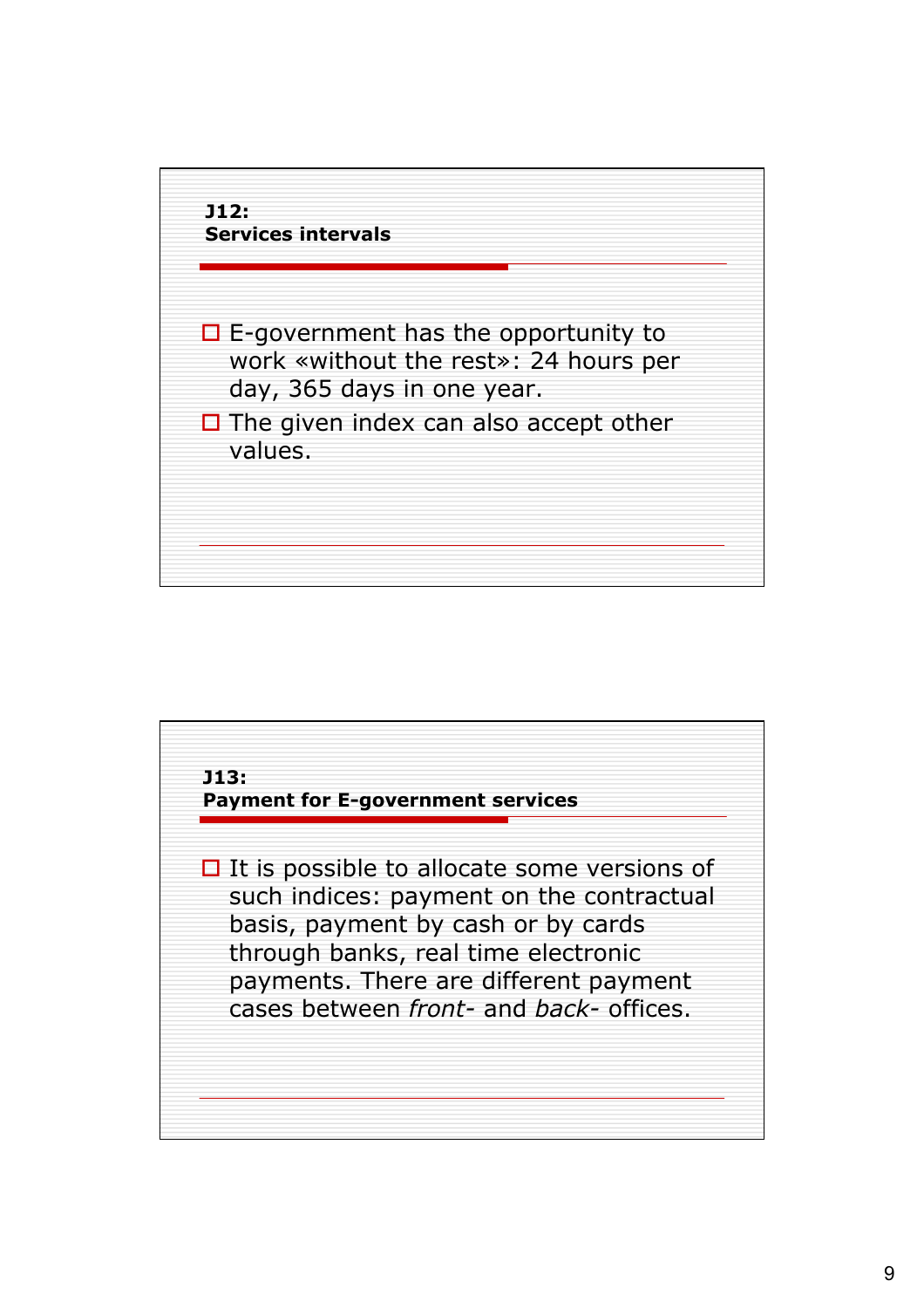

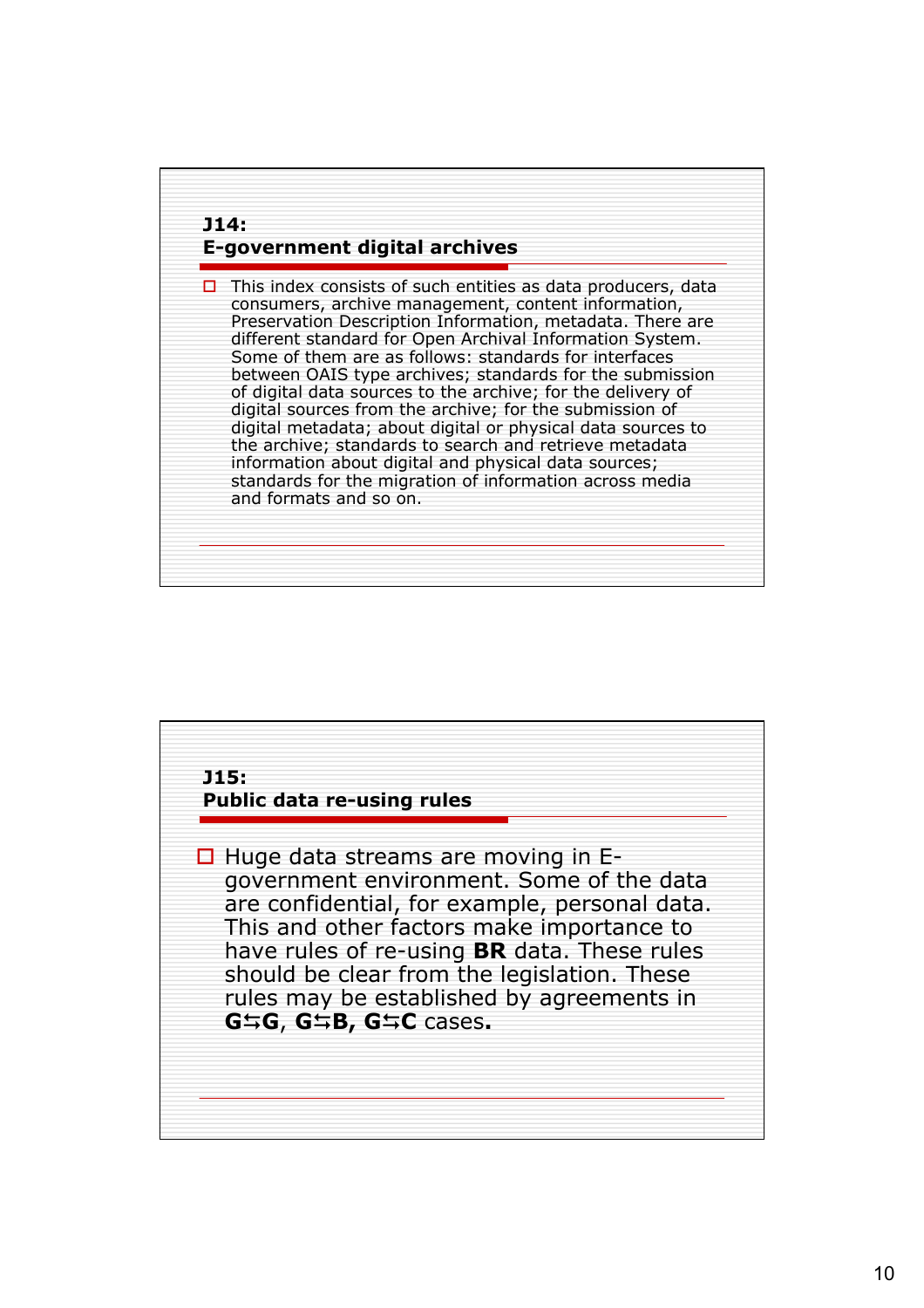

| <b>E-land administration in Belarus</b><br>E-government |                                                    |
|---------------------------------------------------------|----------------------------------------------------|
|                                                         | Fi in the Belarus E-government matrix $(1)$ :      |
| П                                                       | Crediting                                          |
|                                                         | <b>Excavations administration</b>                  |
| п                                                       | E-conveyance (example below)                       |
| п                                                       | Real Estate formation                              |
| П                                                       | Lease payment establishment for State land parcels |
| п                                                       | Land privatization                                 |
|                                                         | Tax administration                                 |
|                                                         | Real property transactions via realtors            |
|                                                         | State property auctions selling                    |
| п                                                       | and other                                          |
|                                                         |                                                    |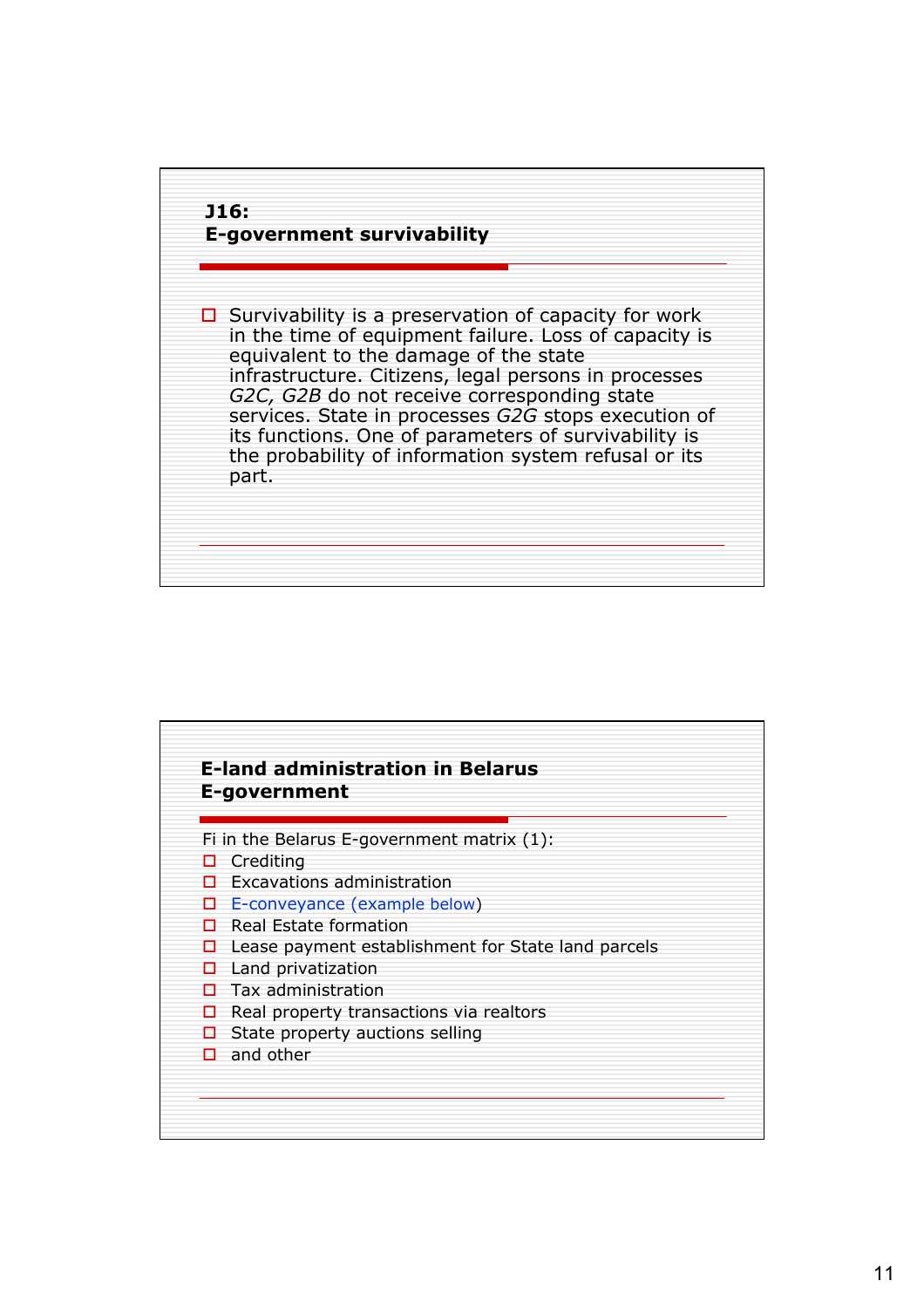